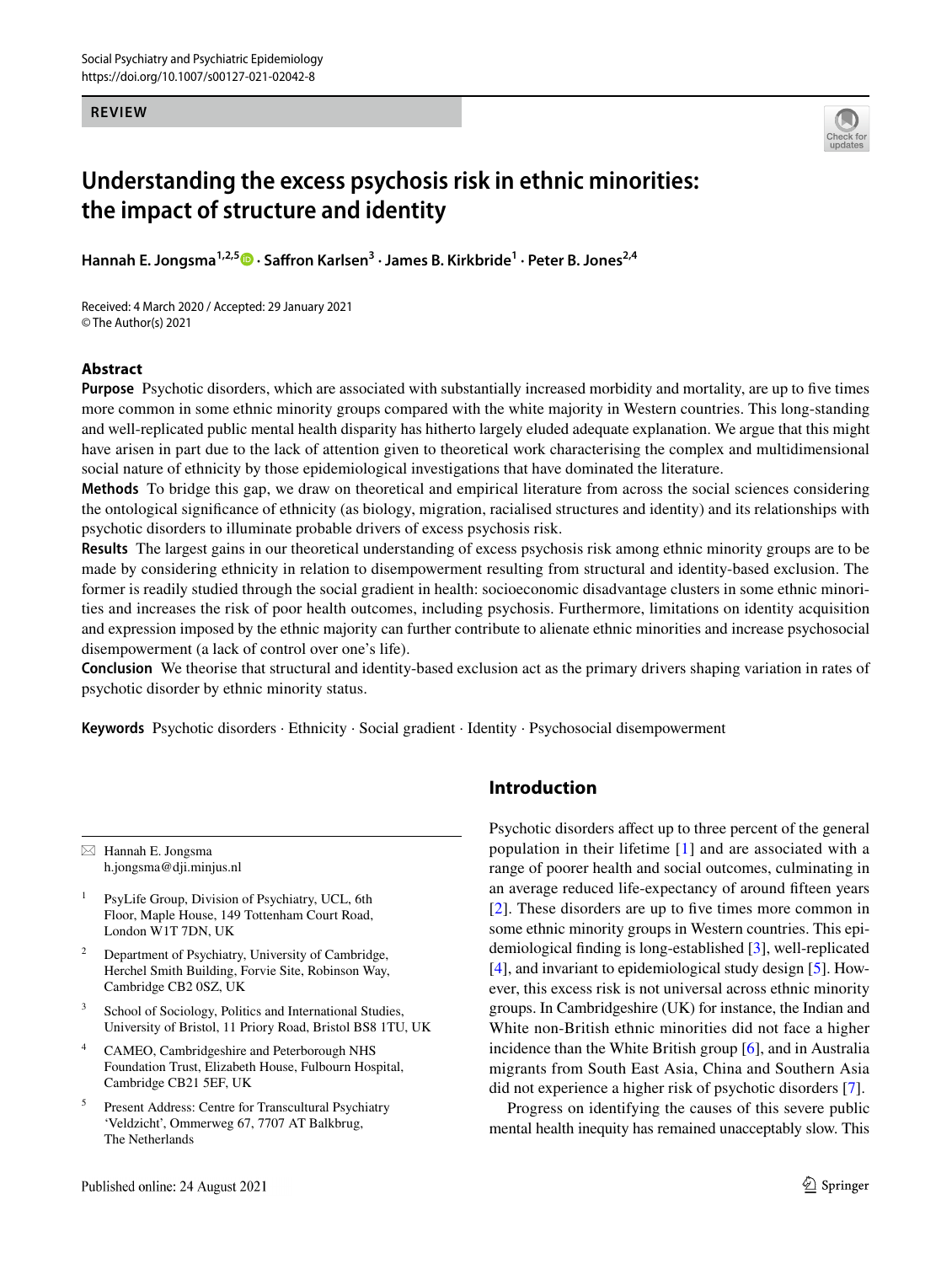might have partially arisen because epidemiological studies which have dominated investigations into this topic—have tended to insufficiently engage with theoretical work on the complex social nature of ethnicity. Two recent reviews attempt to begin to redress this by providing an overview of existing theories and research and discussing the role of structural violence [[8\]](#page-7-5), and of various racisms [[9\]](#page-7-6). Our paper seeks to complement and extend these reviews by providing further theoretical consideration to the construct of ethnicity itself and the implications for understanding and studying ethnicity in the context of psychosis risk. While many ethnic minority groups are more likely to be exposed to a variety of social determinants of psychosis, our interest in these risk factors is secondary to our view that to fully understand ethnic disparities in psychosis risk, we need a clear theoretical framework from which to conduct empirical research on this topic. Within epidemiology, ethnicity is often treated as an exposure or a confounder: a fxed category. Whilst such categorisation is somewhat inherent to the discipline, it fails to do justice to the complex social nature in which someone's experience of their ethnicity arises. Here, we aim to enrich sociological thinking in the epidemiological literature on ethnic disparities in psychosis risk, which has traditionally received little theoretical development. For example, the social defeat theory is frequently cited as a conceptual model for psychosis onset in ethnic minority groups, but only recently has been subject to robust sociological and philosophical analysis [\[10,](#page-7-7) [11](#page-7-8)]. To achieve this, the remainder of this paper will use theoretical and empirical research across the social sciences considering the ontological signifcance of ethnicity and its relationships with (mental) health, in particular with psychotic disorders.

As will become clear, this research draws on several distinct conceptualisations of ethnicity often implicitly or explicitly invoked in the extant literature to illuminate drivers of ethnic inequalities in health, and specifcally psychosis risk. We do not believe all of these conceptualisations are equally helpful or valid and acknowledge there are many other conceptualisations of ethnicity (such as viewing ethnicity as culture or through a historical lens). In turn, this paper will review evidence for the impact on the psychosis of ethnicity as biology, ethnicity as migration and links to ancestral environments, ethnicity as structure and ethnicity as identity. Our overall aim in this paper is to enhance understanding of psychosis through a study of these various conceptualisations of ethnicity, and of ethnicity and health using psychosis as a case study.

## **Ethnicity as biology**

There is no reason to assume that there is any biological or genetic cause of the excess risk of psychotic disorders in certain ethnic minority groups. Most of what is known about the genetics of psychotic disorders, for instance, is limited to schizophrenia. Here most of the genetic variation in risk as of yet unexplained [\[12](#page-7-9)] and what little has been explained is highly polygenic: many small mutations each carrying a very small excess risk. To date, most genetic studies have been carried out predominantly in white groups, and results are not considered directly translatable to people of diferent ethnic origins due to systematic diferences in genetic ancestry  $[13]$  $[13]$ . Such differences are small, but sufficient to limit generalisability of genetic markers of a disorder.

More importantly, there is, in fact, strong evidence against a genetic explanation of psychosis risk from studies where the same ethnic group have a very diferent incidence of psychotic disorders, depending on where they live. For example, in Ødegaard's seminal study of Norwegian migrants in Minnesota rates of schizophrenia were higher in emigrants than they were in the general population in Norway [[3\]](#page-7-0). In Trinidad [[14\]](#page-7-11), Surinam [[15\]](#page-7-12) and Jamaica [[16\]](#page-7-13) rates of schizophrenia have been found to be much lower than rates of psychosis estimated using similar methodology in minority populations in Western Europe originating from these countries. In fact, rates in the general population in Trinidad, Surinam and Jamaica were comparable with rates in the white majority in Western European countries [\[14](#page-7-11), [15](#page-7-12)]. More recent tentative evidence from Nigeria, Trinidad and India suggests that the burden of any psychotic disorders (schizophrenia, as well as other psychotic disorders) in diferent low-and middleincome countries might be substantial, though these studies are not be directly comparable due to diferences in casefnding methodology and diagnostic criteria [\[19](#page-7-14)]. While this remains an area for future investigation, at present there is no substantial evidence that some ethnic groups are 'inherently' more at risk of psychotic disorders.

Any excess risk in broad ethnic minority groups appears to not only differ by majority/minority status but also appears to difer by country of residence. For example, in England, the risk of people of Black Caribbean descent is higher than that of any other ethnic group, with a pooled risk of 5.6 times higher than the general population [[18](#page-7-15)]. Yet in the Netherlands, while people of Black Caribbean origin (from the Dutch Antilles) are at increased risk, this is smaller: 2–3 times that of the general population [[17](#page-7-16)]. Indeed, in the Netherlands, Moroccan immigrants face the highest increase in risk with incidence rate ratios (IRRs) between 4 and 6 [[17\]](#page-7-16), whereas in France, the North African minority appears not to face an excess risk [[20](#page-7-17)].

The lack of biological basis for this health inequity does not mean there is nothing to be gained from a biomedical or biopsychosocial approach to understanding the aetiology of mental disorders, including psychosis. Such an approach is crucial for understanding how the environmental adversities described in later sections of this paper get biologically embedded and leads to increased risk of disorder. This will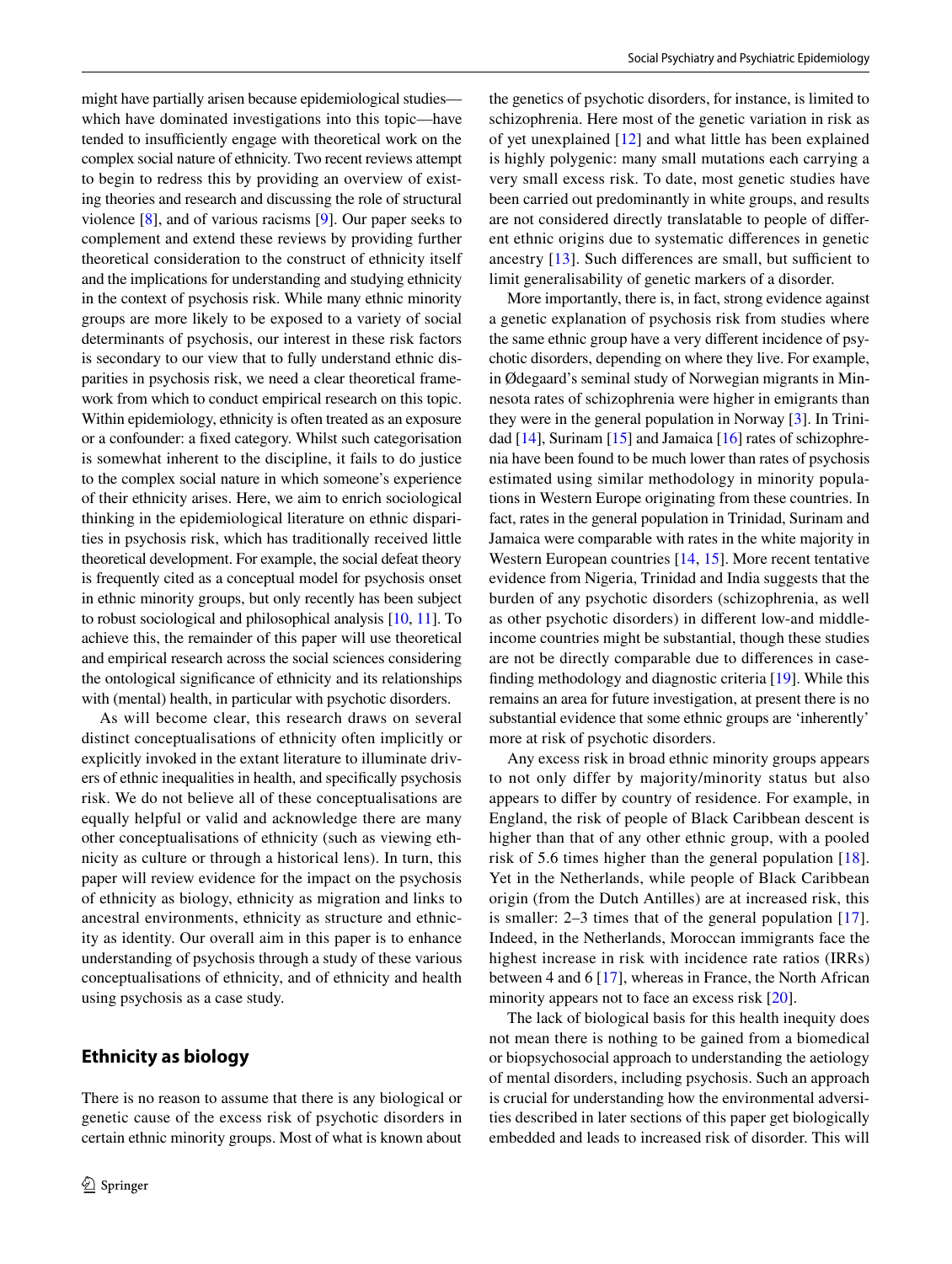be discussed after examining various other conceptualisations of ethnicity.

#### **Ethnicity as migration**

A common understanding of ethnicity is through links with ancestral 'homelands'. This has translated to a focus on migrant status, and conceptualisation of psychosis risk in relation to pre- and post-migratory circumstances and issues related to migration itself. Viewing ethnicity purely in relation to migration is erroneous: many individuals from an ethnic minority background have never migrated and can thus not be considered migrants. However, a historical focus on ethnicity as migration has improved our understanding of psychosis in migrants and has led to the identifcation of high-risk groups, such as refugees [\[21](#page-7-18)], and as such we will review this conceptualisation here.

An often-suggested, but poorly supported hypothesis for excess psychosis risks in some ethnic minorities, in line with viewing ethnicity as migration, is the so-called 'unhealthy migrant' effect, whereby it was suggested that those already more vulnerable to developing psychosis were more likely to migrate [[3](#page-7-0)]. This selection hypothesis appears to be an implausible mechanism: migrants' physical and mental health, at least initially, appears to be at least as good as the general population health in the countries to which they move [[22\]](#page-7-19). Of specific relevance to psychosis, an epidemiological thought experiment on the excess psychosis risk of the Surinamese minority in the Netherlands showed that even if the entire population of Surinam would migrate to the Netherlands (trebling the denominator) and would not contribute any extra cases, the Surinamese population in the Netherlands still faced an increased incidence of schizophrenia [\[23](#page-7-20)].

While there is evidence that pre-migratory exposure to stressors and the process of migration itself contribute to excess risk in psychotic disorders in migrants (as evidenced by the particularly high rates of the disorder among refugees [[21\]](#page-7-18)), it is also clear that, despite never having migrated, excess psychosis risk persists in the descendants of migrants [\[4](#page-7-1)]. Given these observations, conceptualisations of ethnicity as migration may be less useful in contemporary Western European countries where an increasingly large proportion of people who identify as belonging to an ethnic minority group are not migrants. Conceptualising ethnicity as migration also leaves no room to examine any excess risk of psychotic disorders in indigenous minorities in predominantly white countries and of long-standing minorities such as African-Americans. This is signifcant given that these minorities often experience similar levels of structural and cultural marginalisation and face worse mental health outcomes, including a higher risk of psychotic disorders, than the white majority population [[24–](#page-7-21)[27](#page-7-22)]. This conceptualisation of ethnicity also is insufficient for countries which are very ethnically heterogeneous, but where a white minority might hold a disproportionate share of the economic and political power and where ethnic minorities might still face an excess psychosis risk, such as South Africa and Brazil [[28\]](#page-7-22).

Ultimately, whilst viewing ethnicity as migration may remain a relevant conceptualisation while global migration continues to increase, it is ultimately too limited a view of ethnicity and is insufficient to explain the present ethnic patterning of psychosis identifed in Western countries.

#### **Ethnicity as structure**

Ethnicity can also be understood as an axis through which social structures become manifest, whereby ethnic collectives enjoy diferential access to a variety of social resources [[29\]](#page-7-23). In other words: access to social and economic opportunities might be more limited for those from some ethnic minority backgrounds due to the inequitable social structures which become established, maintained and reinforced over time. Seen through this lens, we would expect ethnic minority status to be associated with psychosis risk through a social gradient in health: the better off people are, economically and socially, the better their health [[30](#page-7-24)]. This social gradient in health has been widely researched in the context of mortality [[31](#page-7-25)], cardiovascular disease [[32\]](#page-7-26) and, to a lesser extent, common mental disorders [\[33](#page-7-27)]. We argue that this paradigm is also apt for researching psychotic disorders, although explicit studies into its role in psychosis onset remain limited [[34\]](#page-7-28). In this section, we will outline evidence pertaining to ethnicity as structure, as a disadvantage is often strongly patterned by ethnicity, and in a later section we will focus our attention on the mechanisms through which this could increase psychosis risk. While a social gradient in health exists within ethnic groups [[35\]](#page-7-29), certain ethnic minorities are also concentrated in lower socioeconomic positions which could explain their greater risk of physical and mental ill-health. Understanding ethnicity in the context of these racialised social (power) structures, therefore, requires an intersectional analysis [[36\]](#page-7-30), as separate analyses of minority status and poverty or socioeconomic disadvantage do not do justice to the full accumulation of disadvantage experienced by ethnic minority groups [\[37\]](#page-7-31).

The 2012 Poverty and Social Exclusion survey in the UK demonstrated that several ethnic minority groups were more likely to live in poverty than the white British majority, predominantly the Black African, Black Caribbean, Bangladeshi, Pakistani and Polish groups [\[38](#page-7-32)] and that poverty was also more likely to be persistent across these various groups. This echoes data from the 2011 Census, which showed that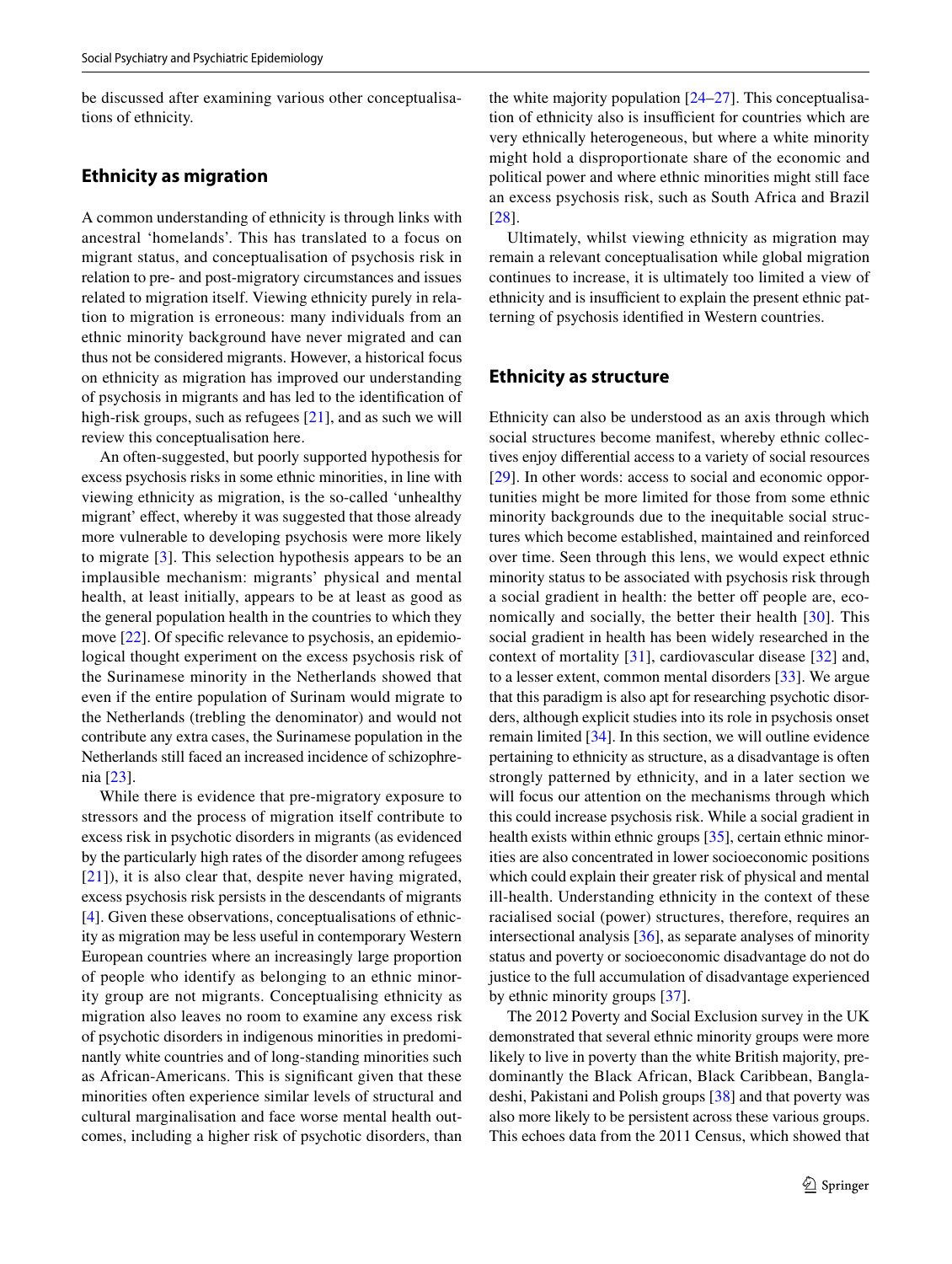employment was lowest in the Pakistani and Bangladeshi groups [\[39\]](#page-7-33), and that over half of all households from the Bangladeshi, other Asian and Black ethnic groups fell into the two lowest income quintiles [[40\]](#page-8-0). Similarly, in The Netherlands, 5.6% of households where the main breadwinner was Dutch lived in poverty in 2016, compared with 10.1% of households where the main breadwinner was from a Western migration background, and 26.3% of households where the main breadwinner was from a non-Western migration background [[41\]](#page-8-1). This disadvantage is not limited to income: ethnic minorities are more likely to only have attended primary school in the Netherlands (14.3%, versus 10.1% of white Dutch people [[42\]](#page-8-2)), while only 36.8% of the Hispanic group in the USA had some college education (versus 63.8% of non-Hispanic Whites [\[43](#page-8-3)]). Just as not all ethnic minorities face excess psychosis risk, not all minority groups experience higher levels of socioeconomic disadvantage. For example, in the UK, men of Indian and white other ethnicities are employed at a higher percentage than White British men (83 and 88 vs 80%) [\[39](#page-7-33)].

Any investigation into social determinants of psychosis is hampered by the validity of standard measures of socioeconomic exposures. These are designed with reference to the white majority population, and their validity appears limited across ethnic minority groups—consequently their use can disguise signifcant inequality between groups [\[44](#page-8-4)]. A persistent ethnic penalty afects access to employment, education and other aspects of social position: for the same level of resources and capabilities, individuals from ethnic minority backgrounds yield a lower return [\[45,](#page-8-5) [46](#page-8-6)]. For example, any given level of education does not open up the same economic opportunities for those with minority ethnicities as it does for the white majority [[47\]](#page-8-7). The use of socioeconomic markers based on occupations class can also obfuscate diferences in income. Indeed, the ethnic minority pay gap can be so large that some Pakistani workers in the highest social class earn less than white British workers in the lowest [\[47](#page-8-7)]. The value of such measures of social class to establish the relative economic position of minorities is, therefore, severely limited [[47\]](#page-8-7), hampered by the diferential measurement error described in this paragraph.

Moreover, socioeconomic disadvantage is not merely a confounder of the relationship between ethnicity and psychosis risk, as often considered [\[6](#page-7-3), [48](#page-8-8)], but is on the causal pathway between ethnic minority status and psychotic disorder: minorities are more likely to be disadvantaged, and this disadvantage contributes to health inequities. Epidemiological research in this feld has, thus far, failed to correctly model such associations. This relationship between ethnicity and social disadvantage not only afects minorities' probability of experiencing stressors (as discussed above) but also increases vulnerability to their adverse health effects. Individual characteristics such as control, self-efficacy, trust and resilience can help mitigate the negative efects of disadvantage [[49\]](#page-8-9), but are in themselves also subject to a social gradient: access to them is limited for those who are disadvantaged [\[49](#page-8-10)].

The measurement inadequacies afecting analyses seeking to adjust for socioeconomic variation between ethnic groups might explain the excess health risk which remains following adjustment for socioeconomic factors [[34,](#page-7-28) [50](#page-8-10)]. However, we instead argue that viewing ethnicity purely through the lens of socioeconomic disadvantage cannot fully explain excess psychosis risk in ethnic minority groups, even if socioeconomic disadvantage were to be measured perfectly. Ethnicity seen purely through a structural lens ignores the fundamentally interpersonal nature of ethnicity, as inherent to our social identity. These identities can be constructed to the beneft of one group, but at the detriment of others; thus, ethnicity as identity may offer a powerful mechanism for understanding the links between ethnic minority status and psychotic disorders. These challenges are detailed in the next section.

#### **Ethnicity as identity**

Identity is understood to be an afective claim to identify a human collective to which we feel a sense of belonging [[29](#page-7-23)]. Identity is essentially concerned with who we are in relation to others [[51\]](#page-8-11). This is important for wellbeing: people derive utility or value from expressing their identity in a way that they believe is in line with what they, and the human collective they're part of, expect of them [\[52](#page-8-11)]. Identity is not only important at the individual level. A shared sense of identity is important for societies in terms of the trust that supports social cooperation, the empathy that supports fnancial and other redistribution and people's willingness to contribute to public goods [[53\]](#page-8-12). Everyone also exhibits multiple identities (related to the migrant status, gender, age, sexual orientation, education, political orientation, religious beliefs and so forth), and their relative importance is infuenced by other aspects of identity. Our identities are also fuid, over time and across social circumstances [[29,](#page-7-23) [54](#page-8-13), [55\]](#page-8-14). Identity formation and expression are also of direct relevance to the development of psychotic disorders. Humans have a basic psychological need for social connectedness and a sense of belonging [[56\]](#page-8-15). Psychosis is characterised, in essence, by an increasing disconnect with the outside world resulting from and contributing to a reduced sense of belonging. This has a complex, disruptive efects on one's sense of self, and on identity [[57](#page-8-16)]: identities that were previously accessible or important are now closed or diminished and new ones are superimposed ('someone with a psychotic disorder'). Any threat to identity, group membership and belonging is, therefore, an important potential contributor to psychosis risk.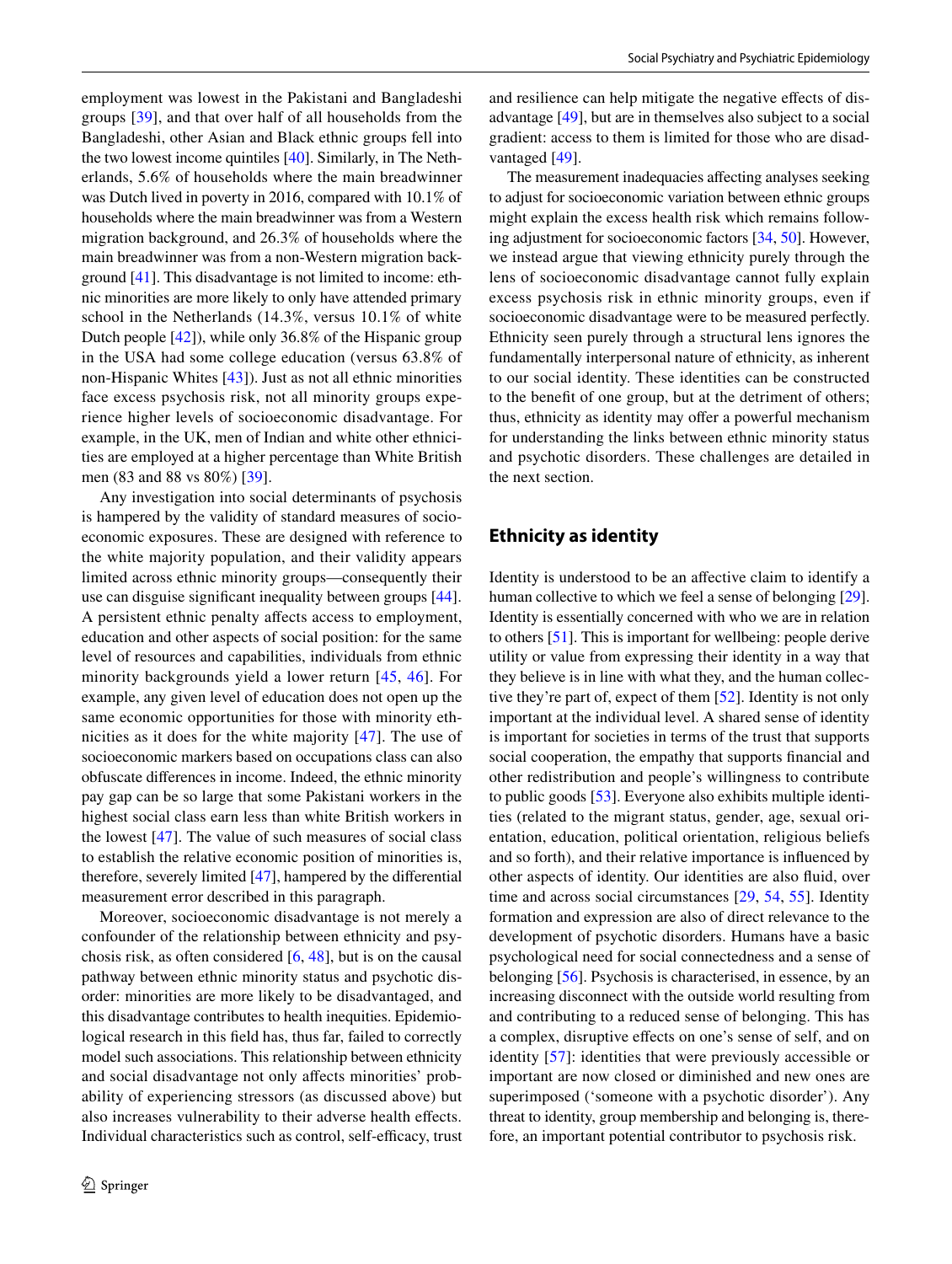Our identities give us a sense of who we are and codify our behaviours in various circumstances [\[52](#page-8-11)]. We form our identities and norms of behaviour associated with them on the basis of our past choices [[58](#page-8-17)], and, importantly, on the basis of our social context [\[52\]](#page-8-11). Forming an identity is facilitated by complex forms of behavioural inference, imitation and anticipation [[59](#page-8-18)]. They are fundamentally social processes and consequently crucially dependent on others. This identity formation, as well as its maintenance and expression is more complicated for (ethnic) minorities due to inequalities in the balance of power in society. Which identities ethnic minority individuals can exhibit, the borders of these identities and which behavioural and social norms are acceptable, are less autonomous for minority groups and foisted upon them by the majority population [\[42](#page-8-2), [49](#page-8-9)].

There can be no singular 'ethnic minority', identity. Yet, these societal power imbalances mean that often groups become characterised solely according to certain conceptions of their ethnic identity held by the ethnic majority: an 'unfamiliarity homogeneity effect' where everything that is unencountered and unfamiliar becomes uniform [\[60](#page-8-19)]. This leads to individuals more able to recognise heterogeneity as well as potential bonds of commonality among members of what they perceive to be their own group. Ethnicity is often used to create or exaggerate perceived difference [\[36\]](#page-7-30) by those in power.

There are two main direct consequences of this denial of the plurality and fuidity of ethnic minority individuals' identities: stereotype threat and exclusion. Stereotype threat results from the negative portrayal of ethnic minorities in media and popular culture and describes the situation where an individual is concerned about being judged on the basis of such a negative stereotype  $[61]$  $[61]$ . This can have farreaching consequences. For example, it is often invoked as an explanation of the underperformance of minorities such as African-Americans on standardised tests [\[62](#page-8-21)]. 'Insider' status can also be made implicitly contingent on holding ethnic majority status, leaving minorities permanently excluded from a range of economic, social and political opportunities [\[52\]](#page-8-11). The discrimination associated with such prejudice is an important explanation for the ethnic penalty described earlier, where despite equivalent educational qualifcations economic opportunities remained more limited to ethnic minorities.

The socioeconomic implications of such singular and often stereotypic views of ethnic (minority) identities held by the ethnic majority contribute to the overall exclusion and subordination faced by many ethnic minority groups in Western societies. This exclusion and subordination, in turn, leads to a sense of psychosocial disempowerment: not being in control of your life. This disrupts a sense of self, which helps to navigate various identities in situations where they might conflict  $[63]$  $[63]$  $[63]$ . Such disempowerment can be

experienced in an awareness of having difficulties to achieve your goals, including overcoming the barriers imposed on racialised groups by wider society. Consciously experiencing a lack of control over your life could be considered the extreme end of psychosocial disempowerment. Such an external locus of control attributes negative events to external causes, and these and other defcits in social cognition are associated with psychosis [\[64](#page-8-23)].

This subjective experience of exclusion from the majority population is considered by some to be the cause of excess psychosis risk in ethnic minorities [[65\]](#page-8-24). Yet, the obstacles to success faced by ethnic minorities are very real, and understanding ethnicity through the lens of racialised power structures alongside ethnicity as identity can greatly improve our insight into the impact of this accumulated disadvantage and exclusion on psychotic disorders.

#### **Biological embedding**

There remains a gap in understanding regarding the impact of the social gradient, identity and psychosocial disempowerment on psychosis. There appear to be two plausible mechanisms afecting the translation of the dual environmental adversities of socioeconomic disadvantage and identitybased exclusion detailed in this paper into an increased risk of experiencing psychotic disorders: biological embedding and neuroscience. Research into the detrimental effects of low socioeconomic status emphasises the psychosocial path-ways through which social factors affect the mind [[49](#page-8-9)] or the ways in which social risk factors get 'under the skin' [\[66](#page-8-25)]. Much attention in the social gradient literature has been given to the consequences of experiencing a lack of control over one's life, or psychosocial disempowerment [[67](#page-8-26)]. This is posited to be biologically embedded through a chronic 'fght or fight' response [[68\]](#page-8-27) or allostatic load, where hormones that protect the body and promote adaptation in the short term are associated with negative changes in the brain and body in the long term. One of the core elements of the stress response system is the hypothalamic–pituitary–adrenal (HPA) axis [\[55](#page-8-14), [57\]](#page-8-16). Arousal of this system both leads to behavioural, cognitive and physiological responses to environmental stressors and induces further arousal in a range of central and peripheral areas of the nervous system [[68\]](#page-8-27), including areas implicated in the onset of psychotic disorders.

A more neuroscientifc understanding of this translation from the environment to psychosis draws on the tradition of social psychiatry, which considers psychotic disorders as disorders of social functioning [[69](#page-8-28)] and understands mental illness more broadly in relation to an individual's social context. This has been conceptualised in many ways, but one attractive, unifying theory of psychosis is that of predictive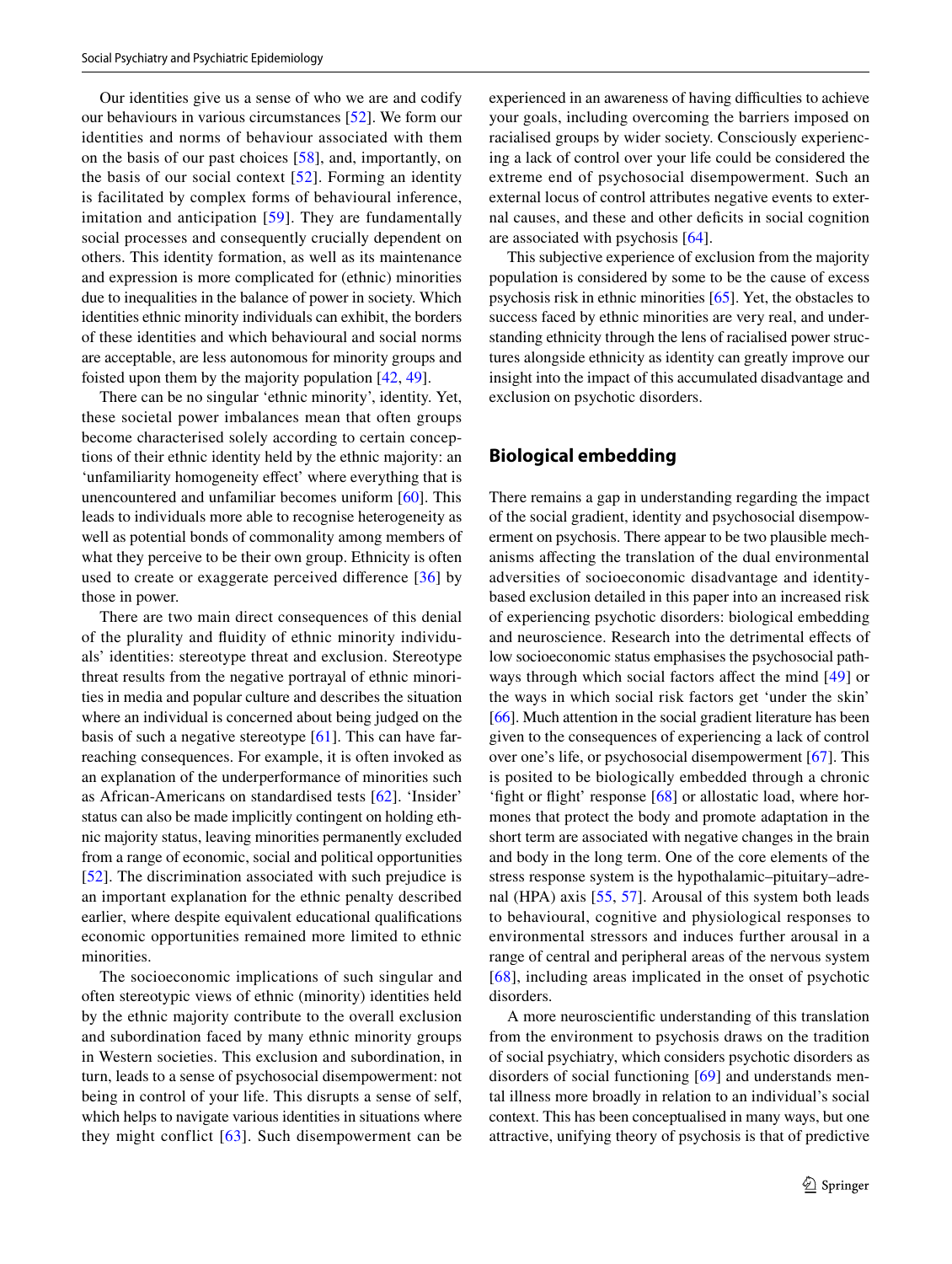processing. This theory holds that the brain is essentially a predictive processor, which under typical circumstances makes thousands of computational predictions about expected outcomes given environment and prior knowledge. When a mismatch occurs between what is expected and what actually transpires—a prediction error—we recalibrate our computational models based on the size of the prediction error and the trustworthiness of its source [[70\]](#page-8-29).

Stereotype threat and identity-based exclusion contribute to unrealised expectations and ambitions, as well as psychosocial disempowerment. It is less likely that people experiencing this are able to freely express a variety of identities and it becomes more difficult to assess which identity is acceptable in which situation. This makes for a more volatile (or even hostile) environment. This volatility means that in this particular environment, there are higher levels of uncertainty associated with forming your anticipated interactions with your environment and that it is more difficult to interpret whether or not any given interaction was as expected. Thus, being exposed to such volatility increases the probability and magnitude of a mismatch or prediction error. Not knowing what to expect or how to interpret what is experiences also makes it harder to assess the salience of these prediction errors. Over-interpreting salience in recalibration may lead to false inferences about the real word, manifested as delusions or hallucinations.

## **Outstanding issues**

In this paper, we have explicitly discussed a number of conceptualisations of ethnicity that have been frequently implied in epidemiological literature on excess psychosis risk in ethnic minorities. This serves as the start of a more active engagement of epidemiology with the social sciences on this topic. That notwithstanding, an important conceptualisation of ethnicity that was not explicitly discussed in this paper is of ethnicity as culture, where ethnicity is primarily viewed as being determined by a set of ideas, values and understandings used to order interpersonal relationships and give meaning and purpose to live [[71\]](#page-8-30). Such a conceptualisation of ethnicity is sometimes invoked to understand the more negative pathways to care experienced by ethnic minorities (i.e. more frequently via contact with the police), excessive use of detention and poorer outcomes after therapeutic and medical interventions [\[72\]](#page-8-31). These are diferent research questions and not the subject of this paper. As with increased psychosis risk in ethnic minority groups, poorer outcomes or higher mortality following a diagnosis are also not universally established [[73\]](#page-8-32). Furthermore, invoking cultural explanations (through for instance a focus on acculturation) risk focussing too much on individual values and behaviours and obscuring the role of structural determinants of health inequities [[74](#page-8-33)]. We also did not explicitly discuss further conceptualisations of ethnicity (for instance through a historical perspective) or the important issue of interpersonal (direct) racism; this paper has been largely concerned with indirect racism.

A further limitation is that the framework presented in this paper risks homogenising what is a heterogeneous experience both within and between particular ethnic groups. Among each ethnic minority group in each country, there will be a unique interaction of risk and protective factors. Whilst there will be overlap in these factors, inconsistencies in risk patterns caution us against considering the work put forward in this paper as a unifying theory of excess psychosis risk in ethnic minorities.

Further theoretical and empirical research must be conducted in tandem to assess the applicability of this framework to the experience of particular individuals and groups. In particular, we suggest that greater work is required to unpack the role of identity, ethnicity and psychosis risk. Nonetheless, solely focussing on ethnicity as an identity also risks inadvertently contributing to othering ethnic minorities and falling foul to the categorical essentialism we have described. By zooming in on one element of a complex, multifaceted and fuid identity, we ascribe an importance to it that will not be shared by everyone, and we assume a commonality of experiences of identity that is unlikely to be true. Our paper has also not given adequate attention to the implications of our proposed framework by other intersectional axes such as generational status or for individuals of mixed ethnicity. Nor have we explored the relative importance of ethnicity vis-à-vis other identity categories in contributing to patterns of psychosis risk in the population. That said, as we suggest, part of the explanations for these ethnic inequalities in psychosis may be just this: the implications of the blindness to diference caused by racializing stereotypes leading to greater homogeneity of experience than is to be reasonable expected given our diverse and fuid identities.

It is also likely that a better understanding of the mental health impact of structural disadvantage and othering and exclusion as a result of identity is also of value for those in other minority groups (e.g. religious minorities, the  $LGBTQI + community$ ). There is an emerging literature on the poor mental health of sexual minorities [\[75](#page-8-34), [76\]](#page-8-35), but limited research into psychotic disorders specifcally and into drivers of this, although this is also likely to be afected by experiences of symbolic (and actual) violence.

Understanding of the impact of ethnicity as identity in the context of psychosis remains limited. This is perhaps in part due to the issues associated with quantifying these efects using routinely collected data in a feld dominated by survey research. Operationalising the required intersectional frameworks in quantitative research remains a challenge. We [\[34](#page-7-28)], and others [[37\]](#page-7-31), have attempted this in the context of ethnic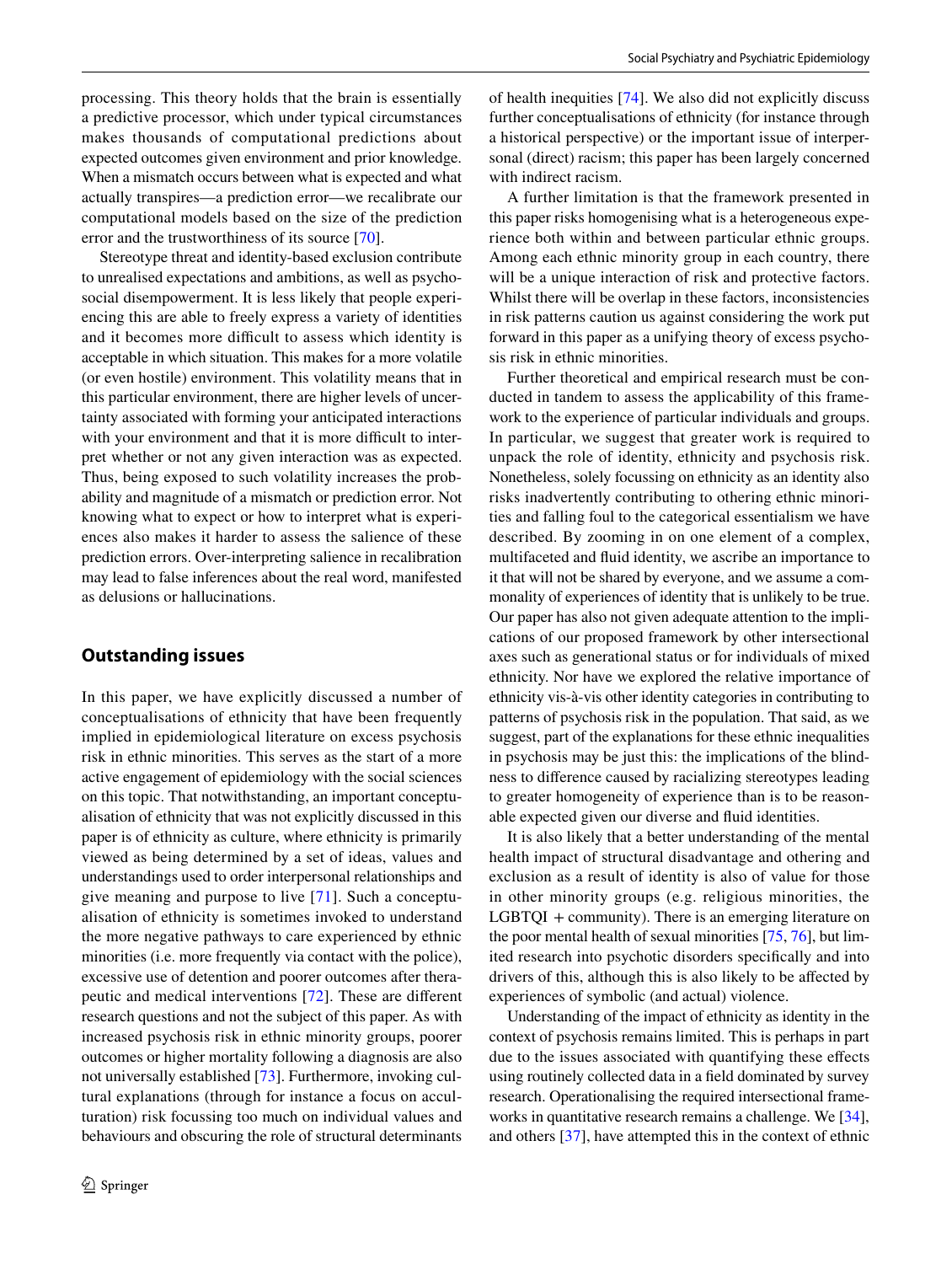minority mental health. This has provided a more detailed understanding of the complexity of drivers of excess morbidity in various minority groups. There is a rich sociological literature on ethnicity, race, identity and intersectionality, and integrating this into epidemiological literature and practice requires interdisciplinary collaborations [\[77](#page-8-36)].

Finally, more theoretical and empirical work needs to be done to establish the falsifability of this framework. This should include investigation of how this framework fts in with the wider literature on psychosis risk factors, the exact psychosocial and neurobiological pathways from structural disadvantage, identity-based exclusion and psychosocial disempowerment which contribute psychosis and on any insights into preventative action that this framework might offer. More work is also needed to understand how entrenched, systematic and racialised biases in society contribute to psychosis, including prevailing political climates, colonial legacies and attitudes toward minoritised groups.

## **Conclusion**

There will be no single, simple explanation for the higher rates of psychotic disorders observed in some ethnic minority groups. Ethnicity is a social phenomenon and the experience of any particular 'ethnicity' will be heterogeneous. As such, it is perhaps not surprising that ethnicity does not map neatly and consistently onto particular patterns of psychosis. In this paper, we aimed to improve understanding of this heterogeneity by viewing the concept of ethnicity in diferent ways. Whilst there is no basis for understanding either ethnicity or ethnic diferences in psychosis risk as genetically or biologically determined, we need a biomedical approach to understand how environmental adversity can get 'under the skin'. Understanding ethnicity in relation to ancestral homelands and consequently mainly in the context of migration has led to the identifcation of high-risk groups such as refugees. It has thus not only improved our understanding of aetiology but also identifed concrete targets for public health interventions such as increased psychological support for refugees. Yet this conceptualisation of ethnicity is insuffcient both in the capture of minority groups and to explain the excess psychosis risk in other groups in contemporary Western societies.

The best opportunity to progress understanding of this excess risk of psychosis is through an understanding ethnicity as structure and as identity. Ethnicity as the structure can be understood in terms of the ways in which social adversity can accumulate to negatively afect the psychosis risk of those with certain ethnicities. However, ethnicity is also a fundamentally social construct and perceptions of ethnic identity are readily used as a way of excluding minorities from attaining implicitly racialised identities and privileged positions in society. These dual adversities of accumulated disadvantage and exclusion can lead to increased psychosocial disempowerment among minority groups, which contributes to an increased risk of psychotic disorders through biological embedding and predictive processing. Understanding the complex interplay between these elements is crucial for to enable us to pave the way for preventative interventions addressing this important public mental health inequity and reducing these ethnic inequalities in psychosis risk.

**Acknowledgements** The authors would like to thank Dr James Rupert Fletcher and Dr Rasmus Hoffman Birk for helpful comments on an earlier version of this manuscript.

**Author contributions** HEJ conceived of the research project and wrote the frst draft of the manuscript. All other authors provided critical review of the ideas presented throughout and commented on previous versions of the manuscript. All authors read and approved the fnal manuscript.

**Funding** Dr Jongsma was funded by the Economic and Social Research Council (Grant ES/S011714/1). Dr Kirkbride was funded by the Wellcome Trust and Royal Society (Grant 101272/Z/13/Z). Dr Jongsma and Prof Jones were funded by the National Institute of Health Research Collaboration of Leadership in Applied Health Research and Care East of England. Dr Jongsma and Dr Kirkbride were supported by the National Institute for Health Research, University College London Hospital, Biomedical Research Centre.

#### **Compliance with ethical standards**

**Conflict of interest** Professor Jones has received honoraria from Janssen and Ricordati. Remaining authors have no potential conficts of interest to declare.

**Open Access** This article is licensed under a Creative Commons Attribution 4.0 International License, which permits use, sharing, adaptation, distribution and reproduction in any medium or format, as long as you give appropriate credit to the original author(s) and the source, provide a link to the Creative Commons licence, and indicate if changes were made. The images or other third party material in this article are included in the article's Creative Commons licence, unless indicated otherwise in a credit line to the material. If material is not included in the article's Creative Commons licence and your intended use is not permitted by statutory regulation or exceeds the permitted use, you will need to obtain permission directly from the copyright holder. To view a copy of this licence, visit<http://creativecommons.org/licenses/by/4.0/>.

## **References**

- <span id="page-6-0"></span>1. Perälä J et al (2007) Lifetime prevalence of psychotic and bipolar i disorders in a general population. Arch Gen Psychiatry 64(1):19. <https://doi.org/10.1001/archpsyc.64.1.19>
- <span id="page-6-1"></span>2. Hjorthøj C, Stürup AE, McGrath JJ, Nordentoft M (2017) Years of potential life lost and life expectancy in schizophrenia: a systematic review and meta-analysis. Lancet Psychiatry. [https://doi.](https://doi.org/10.1016/S2215-0366(17)30078-0) [org/10.1016/S2215-0366\(17\)30078-0](https://doi.org/10.1016/S2215-0366(17)30078-0)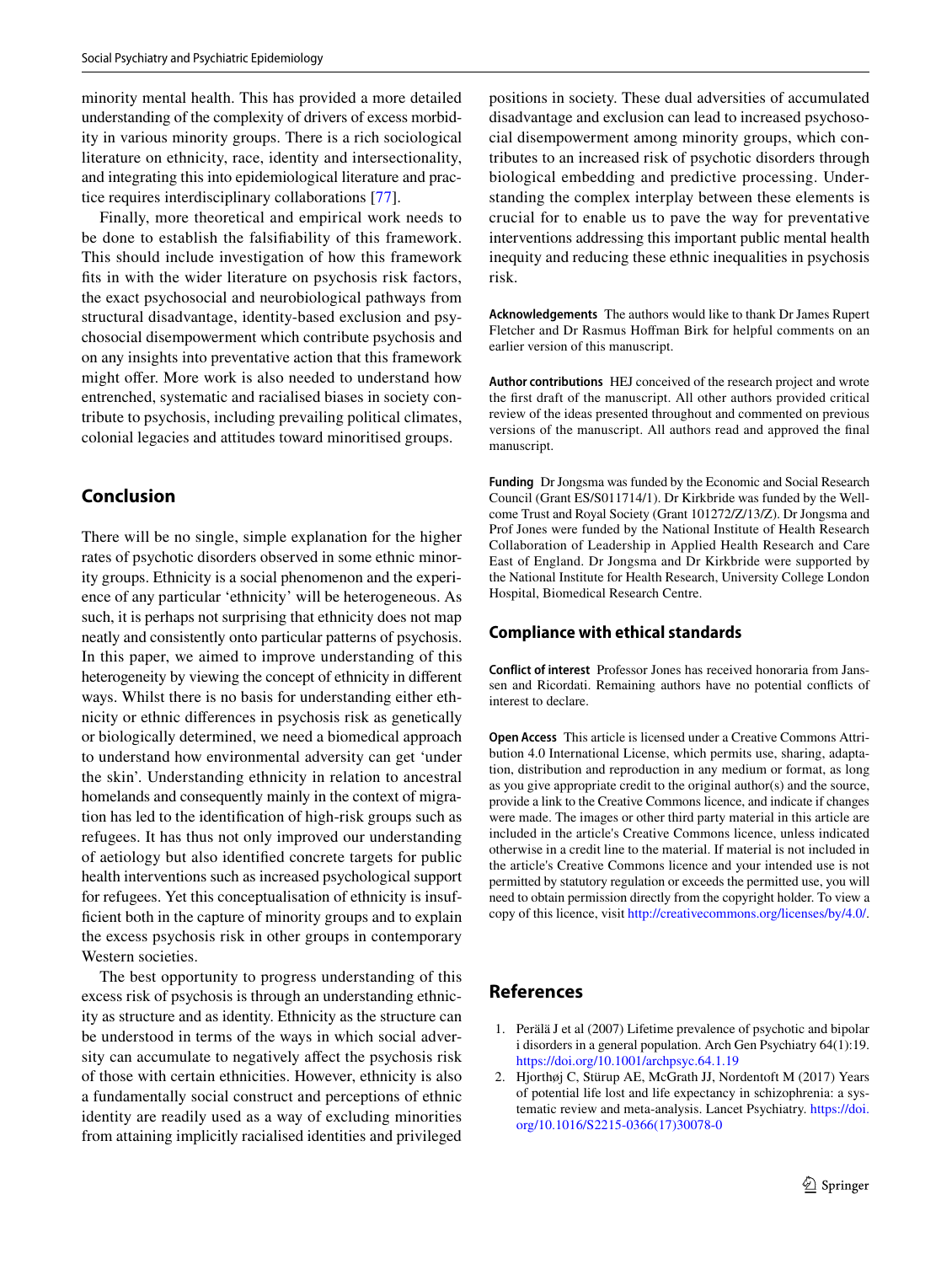- <span id="page-7-0"></span>3. Ødegaard Ø (1932) Emigration and insanity. Acta Psychiatr Neurol Scand 4:1–206
- <span id="page-7-1"></span>4. Selten J-P, van der Ven E, Termorshuizen F (2019) Migration and psychosis: a meta-analysis of incidence studies. Psychol Med. <https://doi.org/10.1017/S0033291719000035>
- <span id="page-7-2"></span>5. Hogerzeil SJ, van Hemert AM, Veling W, Hoek HW (2017) Incidence of schizophrenia among migrants in the Netherlands: a direct comparison of frst contact longitudinal register approaches. Soc Psychiatry Psychiatr Epidemiol 52(2):147–154. [https://doi.](https://doi.org/10.1007/s00127-016-1310-8) [org/10.1007/s00127-016-1310-8](https://doi.org/10.1007/s00127-016-1310-8)
- <span id="page-7-3"></span>6. Kirkbride JB et al (2017) Ethnic minority status, age-at-immigration and psychosis risk in rural environments: evidence from the SEPEA study. Schizophr Bull 43(6):1251–1261. [https://doi.org/](https://doi.org/10.1093/schbul/sbx010) [10.1093/schbul/sbx010](https://doi.org/10.1093/schbul/sbx010)
- <span id="page-7-4"></span>7. O'Donoghue B, Downey L, Eaton S, Mifsud N, Kirkbride JB, McGorry P (2020) Risk of psychotic disorders in migrants to Australia. Psychol Med. [https://doi.org/10.1017/S003329171](https://doi.org/10.1017/S0033291719004100) [9004100](https://doi.org/10.1017/S0033291719004100)
- <span id="page-7-5"></span>8. Morgan C, Knowles G, Hutchinson G (2019) Migration, ethnicity and psychoses: evidence, models and future directions. World Psychiatry 18(3):247–258. <https://doi.org/10.1002/wps.20655>
- <span id="page-7-6"></span>9. Nazroo JY, Bhui KS, Rhodes J (2019) Where next for understanding race/ethnic inequalities in severe mental illness? Structural, interpersonal and institutional racism. Sociol Health Illn. [https://](https://doi.org/10.1111/1467-9566.13001) [doi.org/10.1111/1467-9566.13001](https://doi.org/10.1111/1467-9566.13001)
- <span id="page-7-7"></span>10. Schalkbroeck R (2020) The social defeat hypothesis of schizophrenia: a parsimonious explanation for multiple psychosis risk factors? Psychol Med. [https://doi.org/10.1017/S00332917200040](https://doi.org/10.1017/S0033291720004092) [92](https://doi.org/10.1017/S0033291720004092)
- <span id="page-7-8"></span>11. Fletcher JR, Birk RH (2020) From fghting animals to the biosocial mechanisms of the human mind: a comparison of Selten's social defeat and Mead's symbolic interaction. Sociol Rev 68(6):1273–1289
- <span id="page-7-9"></span>12. Harrison PJ (2015) Recent genetic fndings in schizophrenia and their therapeutic relevance. J Psychopharmacol 29(2):85–96. <https://doi.org/10.1177/0269881114553647>
- <span id="page-7-10"></span>13. Vassos E et al (2017) An examination of polygenic score risk prediction in individuals with frst-episode psychosis. Biol Psychiatry 81(6):470–477.<https://doi.org/10.1016/j.biopsych.2016.06.028>
- <span id="page-7-11"></span>14. Bhugra D et al (1996) First-contact incidence rates of schizophrenia in Trinidad and 1-year follow-up. Br J Psychiatry 169(5):587– 592.<https://doi.org/10.1192/bjp.169.5.587>
- <span id="page-7-12"></span>15. Selten J-P, Zeyl C, Dwark-Asing R, Lumsden V, Kahn RS, van Harten PN (2005) First-contact incidence of schizophrenia in Surinam. Br J Psychiatry 186:74–75
- <span id="page-7-13"></span>16. Hickling FW (1995) The incidence of frst-contact schizophrenia in Jamaica. Br J Psychiatry 167:193–196
- <span id="page-7-16"></span>17. Veling W, Selten JP, Veen N, Laan W, Blom JD, Hoek HW (2006) Incidence of schizophrenia among ethnic minorities in the Netherlands: a four-year frst-contact study. Schizophr Res 86(1–3):189– 193.<https://doi.org/10.1016/j.schres.2006.06.010>
- <span id="page-7-15"></span>18. Kirkbride JB et al (2012) Incidence of schizophrenia and other psychoses in England, 1950–2009: a systematic review and metaanalyses. PLoS ONE. [https://doi.org/10.1371/journal.pone.00316](https://doi.org/10.1371/journal.pone.0031660) [60](https://doi.org/10.1371/journal.pone.0031660)
- <span id="page-7-14"></span>19. Morgan C et al (2016) The incidence of psychoses in diverse settings, INTREPID (2): a feasibility study in India, Nigeria, and Trinidad. Psychol Med 46(9):1923–1933. [https://doi.org/10.1017/](https://doi.org/10.1017/S0033291716000441) [S0033291716000441](https://doi.org/10.1017/S0033291716000441)
- <span id="page-7-17"></span>20. Tortelli A et al (2014) Diferent rates of frst admissions for psychosis in migrant groups in Paris. Soc Psychiatry Psychiatr Epidemiol 49(7):1109–1109. [https://doi.org/10.1007/](https://doi.org/10.1007/s00127-013-0795-7) [s00127-013-0795-7](https://doi.org/10.1007/s00127-013-0795-7)
- <span id="page-7-18"></span>21. Hollander AC, Dal H, Lewis G, Magnusson C, Kirkbride JB, Dalman C (2016) Refugee migration and risk of schizophrenia and

other non-afective psychoses: cohort study of 1.3 million people in Sweden. BMJ 352<https://doi.org/10.1136/bmj.i1030>

- <span id="page-7-19"></span>22. Rechel B, Mladovsky P, Ingleby D, Mackenbach JP, Mckee M (2013) Health in Europe 5 Migration and health in an increasingly diverse Europe. Lancet 381:1235–1245. [https://doi.org/10.1016/](https://doi.org/10.1016/S0140-6736(12)62086-8) [S0140-6736\(12\)62086-8](https://doi.org/10.1016/S0140-6736(12)62086-8)
- <span id="page-7-20"></span>23 Selten J-P, Cantor-Graae E, Slaets J, Kahn RS (2002) Ødegaard's selection hypothesis revisited: schizophrenia in Surinamese immigrants to the Netherlands. Am J Psychiatry 159(4):669–671. <https://doi.org/10.1176/appi.ajp.159.4.669>
- Russell L (2019) Te Oranga Hinengaro—Maori Mental Wellbeing. Results from the New Zealand Mental Health Monitor & Health and Lifestyles Survey. Wellington, 2018. [Online]. Available: [www.hpa.org.nz](http://www.hpa.org.nz). Accessed 31 Jul 2019
- <span id="page-7-21"></span>25. Nelson SE, Wilson K (2017) The mental health of Indigenous peoples in Canada: a critical review of research. Soc Sci Med 176:93–112.<https://doi.org/10.1016/j.socscimed.2017.01.021>
- 26. Bresnahan M et al (2007) Race and risk of schizophrenia in a US birth cohort: another example of health disparity? Int J Epidemiol 36:751–758.<https://doi.org/10.1093/ije/dym041>
- 27. Van Der Ven E, Selten JP (2018) Migrant and ethnic minority status as risk indicators for schizophrenia: new fndings. Curr Opin Psychiatry 31(3):231–236. [https://doi.org/10.1097/YCO.00000](https://doi.org/10.1097/YCO.0000000000000405) [00000000405](https://doi.org/10.1097/YCO.0000000000000405)
- <span id="page-7-22"></span>28. Jongsma HE et al (2018) Treated incidence of psychotic disorders in the multinational EU-GEI study. JAMA Psychiatry 75(1):36. <https://doi.org/10.1001/jamapsychiatry.2017.3554>
- <span id="page-7-23"></span>29. Smaje C (1996) The ethnic patterning of health: new directions for theory and research. Soc Health Illn 18(2):139–171. [https://](https://doi.org/10.1111/1467-9566.ep10934605) [doi.org/10.1111/1467-9566.ep10934605](https://doi.org/10.1111/1467-9566.ep10934605). Accessed 11 Jul 2018
- <span id="page-7-24"></span>30. Marmot M et al (2010) Fair society, healthy lives. UCL Institute of Health Inequity, London
- <span id="page-7-25"></span>31. Marmot M (2005) Social determinants of health inequalities. Lancet 365(9464):1099–1104. [https://doi.org/10.1016/S0140-](https://doi.org/10.1016/S0140-6736(05)71146-6) [6736\(05\)71146-6](https://doi.org/10.1016/S0140-6736(05)71146-6)
- <span id="page-7-26"></span>32. Marmot M et al (1991) Health inequalities among British civil servants: the Whitehall II study. Lancet 337:1387–1393
- <span id="page-7-27"></span>33. Fryers T, Melzer D, Jenkins R, Brugha T (2005) The distribution of the common mental disorders: social inequalities in Europe. Clin Pract Epidemiol Ment Health. [https://doi.org/10.1186/](https://doi.org/10.1186/1745-0179-1-14) [1745-0179-1-14](https://doi.org/10.1186/1745-0179-1-14)
- <span id="page-7-28"></span>34. Jongsma HE et al (2020) Social disadvantage, linguistic distance, ethnic minority status and frst-episode psychosis: results from the EU-GEI case–control study. Psychol Med. [https://doi.org/10.](https://doi.org/10.1017/S003329172000029X) [1017/S003329172000029X](https://doi.org/10.1017/S003329172000029X)
- <span id="page-7-29"></span>35. Nazroo JY (1998) Genetic, cultural or socio-economic vulnerability? Explaining ethnic inequalities in health. Soc Health Illn 20(5):710–730.<https://doi.org/10.1111/1467-9566.00126>. Accessed 11 Jul 2018
- <span id="page-7-30"></span>36. Rosenfeld S (2012) Triple jeopardy? Mental health at the intersection of gender, race, and class. Soc Sci Med 74:1791–1801. <https://doi.org/10.1016/j.socscimed.2011.11.010>
- <span id="page-7-31"></span>37. Goodwin L, Gazard B, Aschan L, MacCrimmon S, Hotopf M, Hatch SL (2018) Taking an intersectional approach to defne latent classes of socioeconomic status, ethnicity and migration status for psychiatric epidemiological research. Epidemiol Psychiatr Sci 27(6):589–600.<https://doi.org/10.1017/S2045796017000142>
- <span id="page-7-32"></span>38. Karlsen S, Pantazis C (2018) Better understanding of ethnic variations: ethnicity, poverty and social exclusion. In: Dermott E, Main G (eds) Poverty and social exclusion in the UK. The nature and extent of the problem, vol 1. Policy Press, Bristol, pp 115–134
- <span id="page-7-33"></span>39. Office for National Statistics (2019) Employment. Ethnicity facts and fgures, 2018. [https://www.ethnicity-facts-fgures.service.](https://www.ethnicity-facts-figures.service.gov.uk/work-pay-and-benefits/employment/employment/latest) [gov.uk/work-pay-and-benefits/employment/employment/latest](https://www.ethnicity-facts-figures.service.gov.uk/work-pay-and-benefits/employment/employment/latest). Accessed 30 Jul 2019